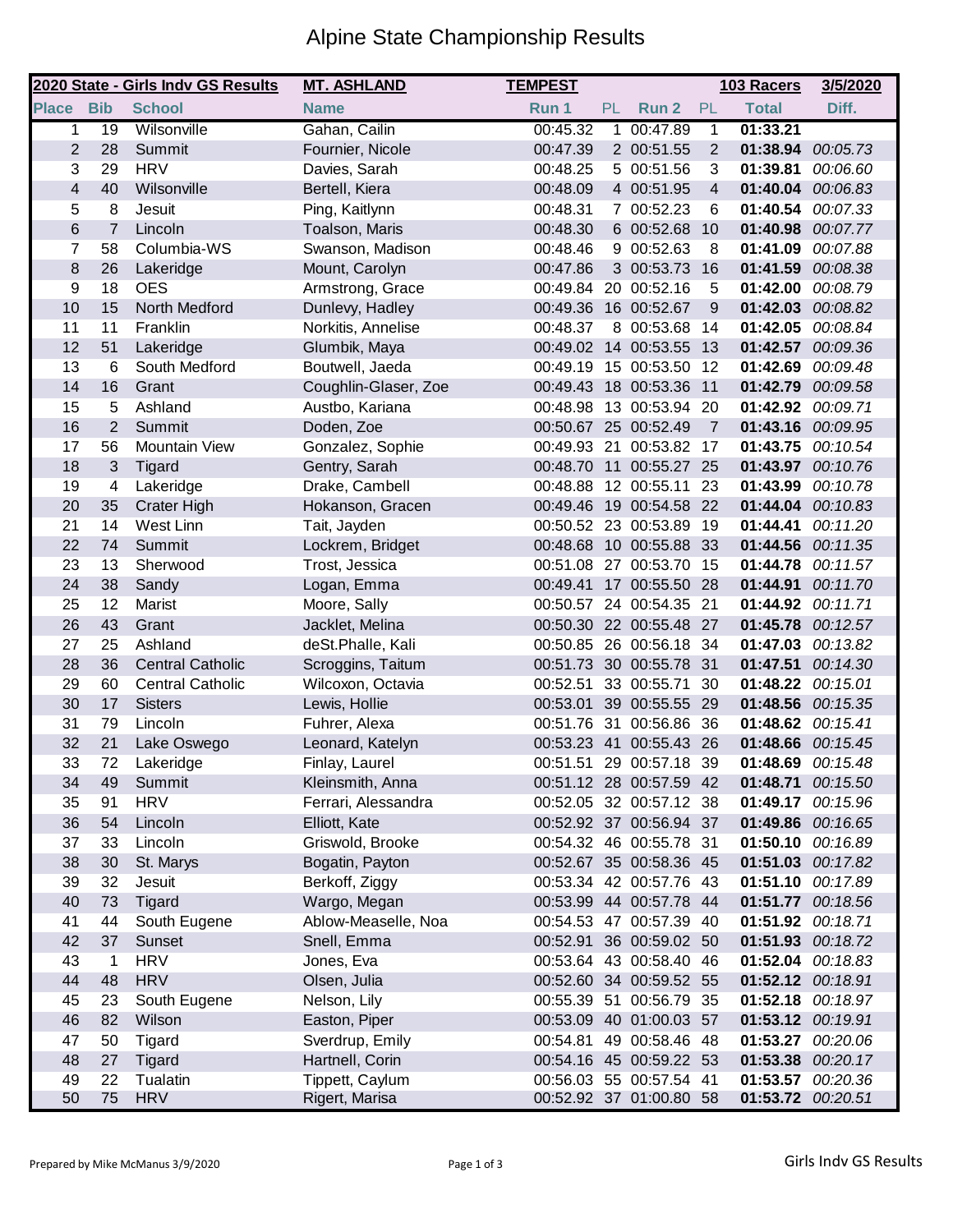## Alpine State Championship Results

| 51 | 41  | <b>OES</b>           | Zhu, Catherine        |                      | 00:54.79 48 00:59.21 52 |      | 01:54.00          | 00:20.79 |
|----|-----|----------------------|-----------------------|----------------------|-------------------------|------|-------------------|----------|
| 52 | 46  | Lake Oswego          | Myton, Ariel          |                      | 00:55.40 52 00:58.79    | 49   | 01:54.19          | 00:20.98 |
| 53 | 10  | St. Marys            | Butler, Addie         |                      | 00:55.63 53 00:59.52 55 |      | 01:55.15          | 00:21.94 |
| 54 | 77  | <b>Mountain View</b> | Bell, Eponine         | 00:55.34 50 01:00.91 |                         | 59   | 01:56.25          | 00:23.04 |
| 55 | 57  | St. Marys            | Vandecoevering, Kayla |                      | 00:57.08 61 00:59.45 54 |      | 01:56.53          | 00:23.32 |
| 56 | 83  | Sunset               | Seale, Waverly        |                      | 00:56.49 58 01:01.60 62 |      | 01:58.09          | 00:24.88 |
| 57 | 62  | Grant                | Hartnett, Shanley     |                      | 00:56.75 59 01:01.58 61 |      | 01:58.33          | 00:25.12 |
| 58 | 89  | Lake Oswego          | Herion, Maddie        |                      | 00:55.91 54 01:02.43 65 |      | 01:58.34          | 00:25.13 |
| 59 | 67  | Lake Oswego          | Myton, Allison        |                      | 00:57.04 60 01:01.45 60 |      | 01:58.49          | 00:25.28 |
| 60 | 68  | Tualatin             | Gitt, Hannah          |                      | 00:57.21 62 01:01.87 64 |      | 01:59.08          | 00:25.87 |
| 61 | 55  | Jesuit               | Buckley, Piper        |                      | 01:00.05 78 00:59.04    | -51  | 01:59.09          | 00:25.88 |
| 62 | 76  | St. Marys            | Langfeldt, Emrie      |                      | 00:56.38 56 01:03.29 67 |      | 01:59.67          | 00:26.46 |
| 63 | 24  | Newberg              | Ortloff, Kate         |                      | 00:59.20 73 01:01.82 63 |      | 02:01.02          | 00:27.81 |
| 64 | 94  | Lakeridge            | Stelk, Helen          |                      | 00:57.74 65 01:03.57 69 |      | 02:01.31 00:28.10 |          |
| 65 | 45  | Tualatin             | Jost, Megan           |                      | 00:59.65 74 01:02.74 66 |      | 02:02.39          | 00:29.18 |
| 66 | 65  | Wilsonville          | Schaaf, Noelle        |                      | 00:59.10 71 01:03.32 68 |      | 02:02.42 00:29.21 |          |
| 67 | 101 | Lake Oswego          | Achord, Jenna         |                      | 00:57.79 66 01:04.89 75 |      | 02:02.68          | 00:29.47 |
| 68 | 98  | St. Marys            | Eddie, Cecelia        |                      | 00:57.68 64 01:05.40    | - 77 | 02:03.08          | 00:29.87 |
| 69 | 59  | <b>Beaverton</b>     | Murphy, Lauren        |                      | 00:58.76 70 01:04.62 72 |      | 02:03.38          | 00:30.17 |
| 70 | 96  | Jesuit               | Grim, Liza            | 00:57.62 63 01:05.81 |                         | 79   | 02:03.43 00:30.22 |          |
| 71 | 63  | <b>Sisters</b>       | Wilkins, Sydney       |                      | 00:58.20 67 01:05.67 78 |      | 02:03.87 00:30.66 |          |
| 72 | 34  | South Medford        | Lodge, Jewlyana       |                      | 00:59.18 72 01:04.84 74 |      | 02:04.02 00:30.81 |          |
| 73 | 42  | <b>Sisters</b>       | Wilkins, Skylar       |                      | 00:59.72 75 01:04.83 73 |      | 02:04.55 00:31.34 |          |
| 74 | 61  | <b>Grants Pass</b>   | Chandler, Hayley      |                      | 01:00.76 81 01:04.30 70 |      | 02:05.06 00:31.85 |          |
| 75 | 85  | <b>Sisters</b>       | Adelt, Piper          |                      | 01:00.03 77 01:05.14 76 |      | 02:05.17          | 00:31.96 |
| 76 | 86  | Grant                | Lien, Eliza           |                      | 00:58.45 68 01:07.66 83 |      | 02:06.11          | 00:32.90 |
| 77 | 70  | Newberg              | Toomey, Breea         |                      | 01:01.24 83 01:07.25 82 |      | 02:08.49          | 00:35.28 |
| 78 | 81  | St. Mary             | King, Peyton          |                      | 01:00.73 80 01:08.14 85 |      | 02:08.87          | 00:35.66 |
| 79 | 69  | South Eugene         | Rayor, Maya           |                      | 01:02.53 86 01:06.57 81 |      | 02:09.10          | 00:35.89 |
| 80 | 88  | Tualatin             | Mathis, Natalie       |                      | 01:01.69 84 01:07.83 84 |      | 02:09.52 00:36.31 |          |
| 81 | 47  | Newberg              | Novak, Claire         |                      | 01:03.34 89 01:06.32 80 |      | 02:09.66 00:36.45 |          |
| 82 | 93  | Tigard               | Cortelazzo, Giulia    |                      | 01:00.42 79 01:10.01 91 |      | 02:10.43 00:37.22 |          |
| 83 | 52  | Ashland              | Cropper, Katie        |                      | 01:02.37 85 01:09.12 89 |      | 02:11.49          | 00:38.28 |
| 84 | 100 | <b>Sisters</b>       | Cramer, Tatum         |                      | 01:03.10 88 01:08.47 86 |      | 02:11.57          | 00:38.36 |
| 85 | 20  | Klamath Union        | Brown, Katherine      |                      | 01:03.60 90 01:08.89 88 |      | 02:12.49 00:39.28 |          |
| 86 | 64  | <b>OES</b>           | Torch, Isabelle       |                      | 01:03.79 92 01:08.81 87 |      | 02:12.60 00:39.39 |          |
| 87 | 53  | South Medford        | Fairbanks, Allie      |                      | 01:03.69 91 01:09.23 90 |      | 02:12.92 00:39.71 |          |
| 88 | 84  | <b>OES</b>           | Roth, Sydney          |                      | 01:02.99 87 01:10.03 92 |      | 02:13.02 00:39.81 |          |
| 89 | 97  | Mountain View        | Bell, Liya            |                      | 00:59.96 76 01:13.29 95 |      | 02:13.25 00:40.04 |          |
| 90 | 87  | South Eugene         | Goldenberg, Lucy      |                      | 01:04.21 93 01:11.56 93 |      | 02:15.77 00:42.56 |          |
| 91 | 39  | Klamath Union        | Roosen, Salome        |                      | 01:09.63 95 01:13.13 94 |      | 02:22.76 00:49.55 |          |
| 92 | 66  | <b>Klamath Union</b> | Brandao, Gabriela     |                      | 01:08.51 94 01:15.62 96 |      | 02:24.13 00:50.92 |          |
| 93 | 80  | South Medford        | Roberge, Sienna       |                      | 01:10.00 96 01:18.13 97 |      | 02:28.13 00:54.92 |          |
| 94 | 102 | Tualatin             | Craner, Allison       |                      | 01:16.23 98 01:19.63 98 |      | 02:35.86 01:02.65 |          |
| 95 | 71  | Ashland              | Redding, Brooklyn     |                      | 01:15.54 97 01:24.06 99 |      | 02:39.60 01:06.39 |          |
|    | 9   | Mountain View        | Berg, Morgan          | <b>DNF</b>           | 00:53.84 18             |      |                   |          |
|    | 31  | <b>Mountain View</b> | Kirksey, Erin         | <b>DNF</b>           | 00:55.24 24             |      |                   |          |
|    | 78  | Jesuit               | Kerr, Amanda          | 00:58.65 69          | <b>DNF</b>              |      |                   |          |
|    | 90  | Newberg              | Moen, Taylor          | <b>DNF</b>           | <b>DNF</b>              |      |                   |          |
|    | 92  | Summit               | Leggat, Brooke        | <b>DNF</b>           | 00:58.44 47             |      |                   |          |
|    | 95  | Lincoln              | Williamson, Ella      | <b>DNF</b>           | 01:04.38 71             |      |                   |          |
|    | 99  | Beaverton            | Peterson, Anna        | 00:56.46 57          | <b>DNF</b>              |      |                   |          |